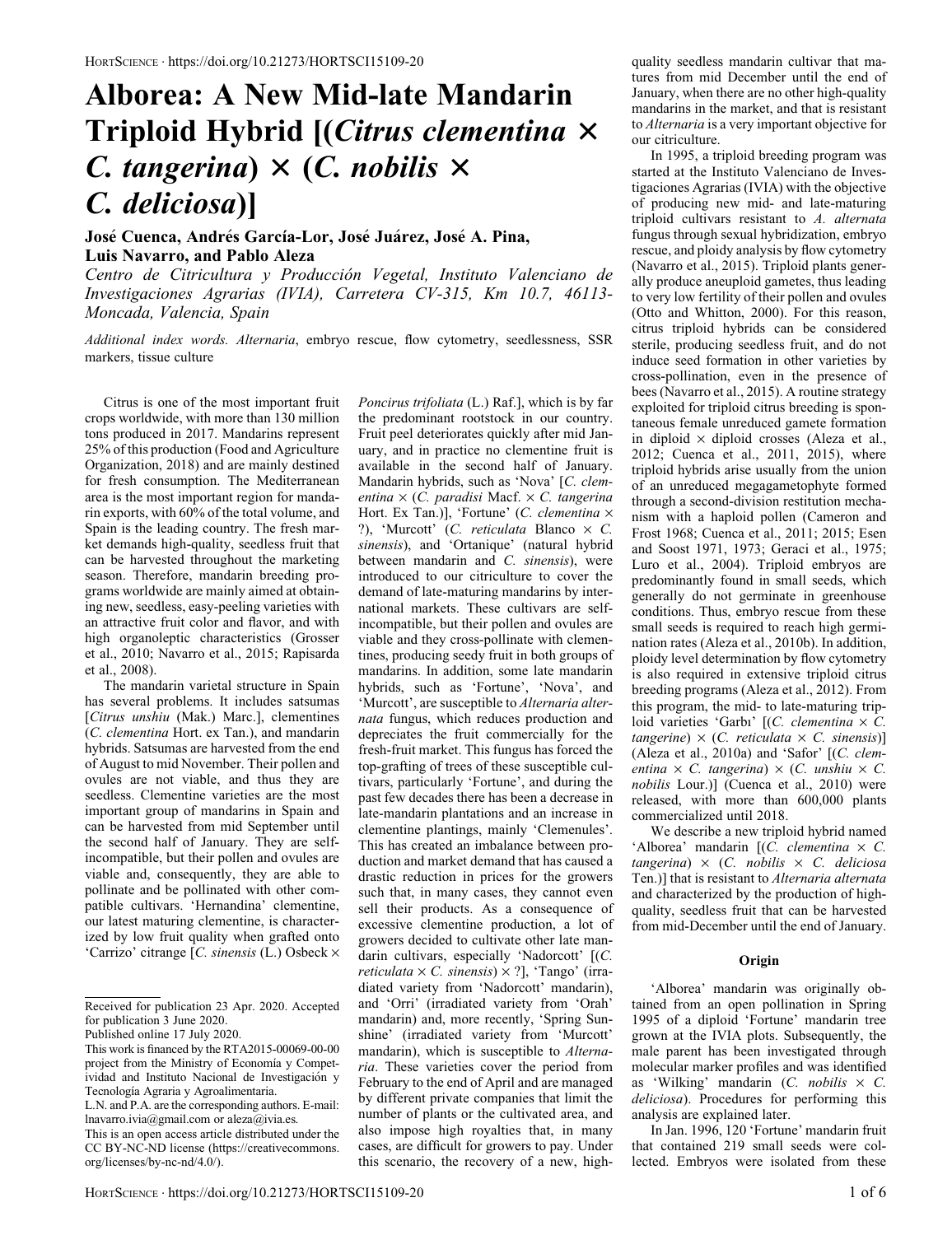seeds and cultured in vitro in the culture medium described by Murashige and Skoog (1962), supplemented with 50 g·L<sup>-1</sup> sucrose, 500 mg·L<sup>-1</sup> malt extract, 100 mg·L<sup>-1</sup> i-inositol, 1 mg·L–1 pyridoxine hydrochloride, 1 mg·L<sup>-1</sup> nicotinic acid, 0.2 mg·L<sup>-1</sup> thiamine hydrochloride, 4 mg·L–1 glycine, and 8 g·L–1 Bacto agar [Murashige and Skoog (MS) culture media]. After germination, 117 plantlets were subcultured in an elongation medium that consisted of the MS culture media without malt extract. Cultures were maintained at  $24 \pm 1$  °C, 60% humidity, and 16 h of daily exposure to 40  $\mu$ E·m<sup>-2</sup>·s<sup>-1</sup> illumination. The ploidy level of all plants was analyzed by flow cytometry in the flow cytometer Ploidy Analyzer (Partec GmbH, Münster, Germany). Small pieces of leaves, measuring  $\approx 0.5$  cm<sup>2</sup>, were taken from the in vitro growing plants and chopped together with a piece of leaf from a control diploid plant, placed in a Partec CyStain ultraviolet Precise P nuclei extraction buffer, stained with DAPI  $(4', 6$ -diamidino-2-phenylindole), and analyzed in the cytometer. All 117 plantlets were found to be triploid and were transplanted to the greenhouse. All plants were grafted onto 'Carrizo' citrange rootstock for field evaluation at IVIA plots in Oct. 1996.

'Alborea' mandarin flowered for the first time in Spring 1999. After 3 years of regular production of high-quality fruit, it was selected for further evaluation and propagated in several additional test plots.

## Investigating the Male Parent of 'Alborea' Mandarin

The open-pollinated 'Fortune' mandarin tree was located at the IVIA Germplasm Bank in Moncada, Valencia, Spain. Cultivars grown at the same and in the nearest orchards were considered as candidate male parents of 'Alborea' mandarin (Table 1). Forty-three citrus genotypes, including predominantly mandarin hybrids, one clementine, one satsuma, one sweet orange, and one pummelo, were analyzed. Fifteen simple sequence repeat (SSR) markers were used to investigate the pollen donor among the candidate genotypes (Supplemental Material 1). In addition, 'Alborea' mandarin together with its female parent, 'Fortune' mandarin, and the candidate male parent ('Wilking' mandarin) were analyzed with an additional 12 SSR markers (Supplemental Material 1). In total, we used 27 SSR markers covering the nine citrus linkage groups of the reference clementine genetic map (Ollitrault et al., 2012b). Polymerase chain reaction (PCR) amplification was performed using a Thermocycler EP gradient S (Eppendorf, Germany) in 10 mL final reaction volumes containing Taq DNA polymerase (Fermentas, Germany) (0.8 U), citrus template DNA (2 ng· $\mu L^{-1}$ ), wellRED (Sigma, Germany) dye-labeled forward primer (0.2 mM), unlabeled reverse primer (0.2 mM), deoxynucleotide triphosphate (0.2 mm each), 10× PCR buffer, and magnesium chloride (1.5 mM). The PCR protocol was as follows:

denaturation at 94  $\degree$ C for 5 min followed by 40 cycles of 30 s at 94 °C, 1 min at 50 or 55 °C (depending on the primer annealing temperature), 45 s at 72  $\degree$ C, and a final elongation step of 4 min at 72 °C. Capillary electrophoresis was performed using a CEQ8000 Genetic Analysis System (Beckman Coulter Inc., Brea, CA). PCR products were initially denatured at 90 °C for 2 min, injected at 2 kV for 30 s, and subsequently separated at 6 kV for 35 min. Alleles were sized using a 400-bp DNA size standard. GenomeLab GeXP v.10.0 genetic analysis software was used for data collection. Alleles were converted to binary unit characters  $(1.0 =$  present,  $0 =$  absent) using a Microsoft Excel (2007) template, and the similarity index was calculated for each male parent as the average of unit characters. Among the male candidates, only 'Wilking' mandarin shared one allele with 'Alborea' mandarin for all 15

Table 1. Candidate male parents of 'Alborea' mandarin, and similarity index calculated from genetic analysis with simple sequence repeat markers

|                     | IVIA germplasm           |                 |                |
|---------------------|--------------------------|-----------------|----------------|
| Genotype            | accession no.            | Group           | Similarity (%) |
| Wilking             | 28                       | Hybrid mandarin | 100            |
| Kara                | 218                      | Hybrid mandarin | 80             |
| Kinnow              | 33                       | Hybrid mandarin | 80             |
| Daisy               | 362                      | Hybrid mandarin | 67             |
| Moncada             | 421                      | Hybrid mandarin | 67             |
| Encore              | 155                      | Hybrid mandarin | 67             |
| Gold Nugget         |                          | Hybrid mandarin | 67             |
| N-27                | 423                      | Hybrid mandarin | 67             |
| Murcott             | 196                      | Tangor          | 67             |
| Oronules            | 132                      | Clementine      | 60             |
| Avasa 16            | $\overline{\phantom{0}}$ | Hybrid mandarin | 60             |
| Avasa 17            |                          | Hybrid mandarin | 60             |
| Nova                | 74                       | Hybrid mandarin | 60             |
| Pixie               | 210                      | Hybrid mandarin | 60             |
| Simeto              | 413                      | Hybrid mandarin | 60             |
| Temple              | 81                       | Mandarin        | 53             |
| $A'-12$             | 424                      | Hybrid mandarin | 53             |
| D-19                | 447                      | Hybrid mandarin | 53             |
| Page                | 79                       | Hybrid mandarin | 53             |
| Sunburst            | 200                      | Hybrid mandarin | 53             |
| Wallent             | 404                      | Hybrid mandarin | 53             |
| Seminole            | 348                      | Tangelo         | 53             |
| Ortanique           | 276                      | Tangor          | 53             |
| Valencia Late Delta | 363                      | Sweet orange    | 47             |
| Parson's Special    | 168                      | Mandarin        | 47             |
| Okitsu              | 195                      | Satsuma         | 47             |
| Avasa 15            | $\qquad \qquad$          | Hybrid mandarin | 47             |
| $C-54-4-4$          |                          | Hybrid mandarin | 47             |
| Fairchild           | 83                       | Hybrid mandarin | 47             |
| Fallglo             | 466                      | Hybrid mandarin | 47             |
| Freemont            | 82                       | Hybrid mandarin | 47             |
| Osceola             | 573                      | Hybrid mandarin | 47             |
| Palazzelli          | 188                      | Hybrid mandarin | 47             |
| Mapo                | 190                      | Tangelo         | 47             |
| Minneola            | 84                       | Tangelo         | 47             |
| Ellendale           | 194                      | Tangor          | 47             |
| Umatilla            | 100                      | Tangor          | 47             |
| Primosole           | 414                      | Hybrid mandarin | 40             |
| Orlando             | 101                      | Tangelo         | 40             |
| Avasa 9             |                          | Tangelo         | 40             |
| Dancy               | 434                      | Mandarin        | 27             |
| Chandler            | 207                      | Pummelo         | 20             |
| Dweet               | 165                      | Tangor          | 20             |

IVIA = Instituto Valenciano de Investigaciones Agrarias.

Table 2. Summary of fruit quality characteristics of 'Alborea' mandarin grafted onto 'Carrizo' citrange rootstock.

|                    | Second half              | First half    | Second half   | First half    |                   |
|--------------------|--------------------------|---------------|---------------|---------------|-------------------|
| Trait              | of December <sup>2</sup> | of January    | of January    | of February   | Mean <sup>y</sup> |
| Diameter (mm)      | $55 \pm 4$               | $58 \pm 5$    | $55 \pm 5$    | $55 \pm 7$    | $56 \pm 5$        |
| Height (mm)        | $44 \pm 3$               | $45 \pm 4$    | $43 \pm 5$    | $42 \pm 6$    | $44 \pm 5$        |
| CCI×               | $24 \pm 2$               | $23 \pm 3$    | $23 \pm 3$    | $22 \pm 2$    | $23 \pm 3$        |
| Soluble solids (%) | $14 \pm 1$               | $14 \pm 1$    | $14 \pm 1$    | $14 \pm 1$    | $14 \pm 1$        |
| Acids $(\% )$      | $1.7 \pm 0.4$            | $1.4 \pm 0.3$ | $1.4 \pm 0.3$ | $1.2 \pm 0.1$ | $1.4 \pm 0.3$     |
| Juice content (%)  | $47 \pm 6$               | $44 \pm 7$    | $44 \pm 6$    | $43 \pm 4$    | $44 \pm 6$        |
|                    |                          |               |               |               |                   |

<sup>z</sup> Averaged between 5 to 9 years of the three plots under evaluation. Each sample comprised 10 fruit. <sup>y</sup>Average of four harvesting periods.

<sup>x</sup>Citrus color index according methodology described by Jiménez-Cuesta et al. (1981) and Pannitteri et al. (2017).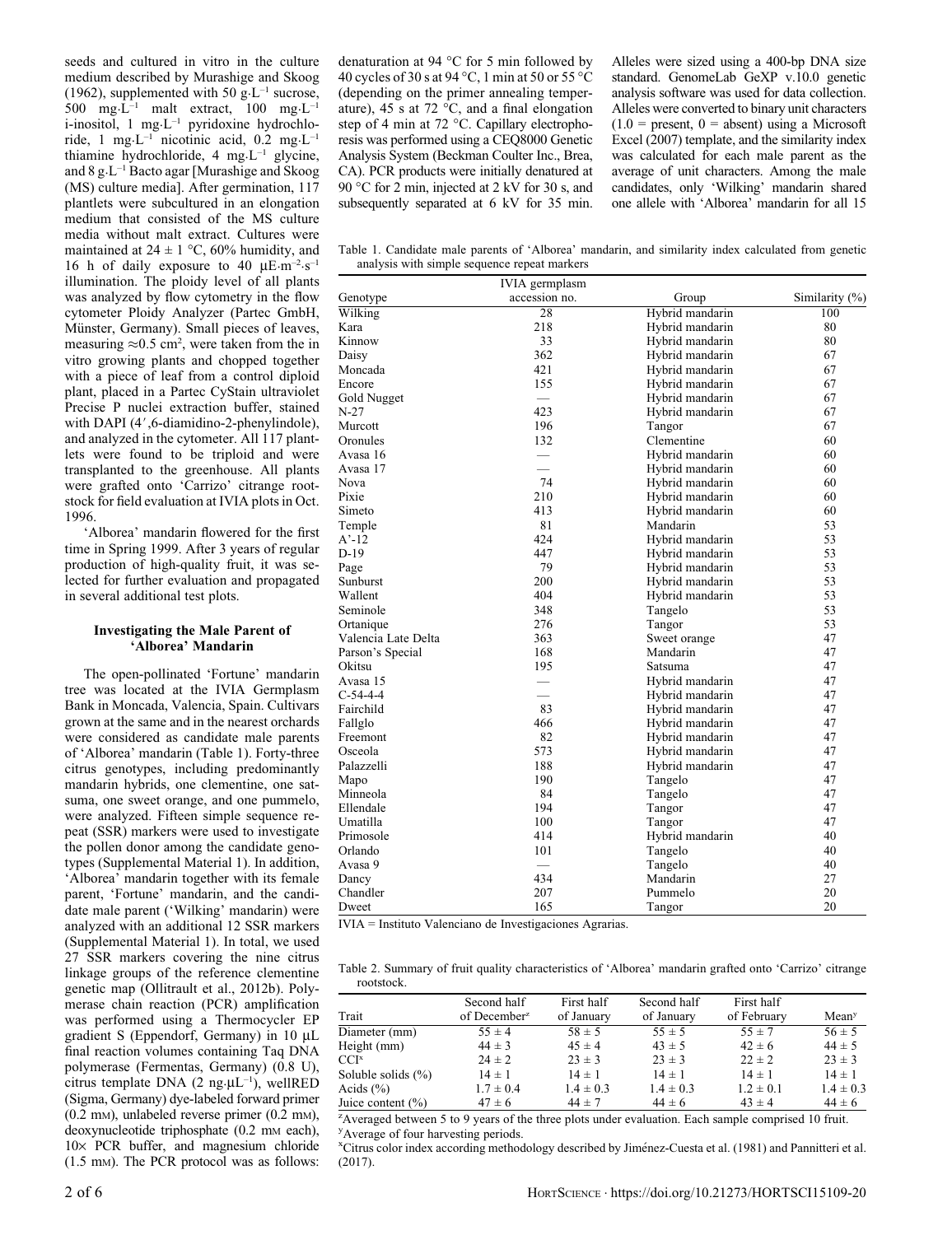markers analyzed, and therefore 'Wilking' mandarin was revealed as the pollen donor (Table 1). In addition, the genetic analysis with the extra 12 SSR markers confirmed 'Wilking' mandarin as the male parent (Supplemental Material 1). Furthermore, the presence of two alleles from 'Fortune' mandarin and one allele from 'Wilking' mandarin using the SSR loci mCrCIR02D09, mCrCIR03G05, mCrCIR06A12, mCrCIR07F11, Ci02E08, and CIBE0733 indicated that 'Alborea' mandarin originated from the fusion of an unreduced gamete of 'Fortune' mandarin and a haploid (normal) gamete from 'Wilking' mandarin. Next highest similarity (80%) was found with 'Kara' and 'Kinnow' mandarins, which can be explained because 'Kara' mandarin is a hybrid with C. nobilis, and 'Kinnow' mandarin has the same pedigree  $(C. nobilis \times C.$  deliciosa) as 'Wilking' mandarin. The results obtained with all the SSR markers used allow distinguishing 'Alborea' mandarin from other commercial hybrids. Its genetic profile will help protect 'Alborea' mandarin rights and control traceability of nursery-propagated plants.

#### Description of 'Alborea' Mandarin

The data presented here are based on three different plots, located in Moncada (Valencia, Spain; 17 trees), Carcaixent (Valencia, Spain; three trees) and Villarreal (Castellón, Spain; three trees), all of them grafted onto 'Carrizo' and 'Troyer' citrange. Data were collected following the Guidelines for the Conduct of Tests for Distinctness, Uniformity and Stability, Citrus L. Group 1 Mandarins, from the International Union for the Protection of New Varieties of Plants (2009). No significant differences were found in any parameter among tress growing in the different plots, and the variety was stable and uniform. Data of 'Alborea' mandarin were compared with 'Nova' and 'Fortune' mandarins because the first one matures more or less at the same harvesting period, although it displays completely different fruit organoleptic qualities than clementines, and the last one is the known female parent.

The 'Alborea' mandarin tree is vigorous, obloid in shape, and exhibits an open growth. The main branches in the first propagations had thorns of 24 mm in length in most buds. The new branches in further propagations presented small thorns of 8 mm in 50% of the buds.

The leaves of 'Alborea' mandarin are evergreen and simple, lanceolate, with an average length of 4.8 cm and an average width of 2.3 cm. The margin of the leaves is slightly crenate with an acute apex. The petiole is medium in length without wings.

Flowers of 'Alborea' mandarin are hermaphrodite, with white petals and around 20 stamens. Blooming occurs in mid April at Valencia conditions, with mostly single terminal flowers. 'Alborea' mandarin is seedless in an open-pollinated environment in the presence of many cultivars with fertile pollen. Seed counts of more than 1000 fruit of 'Alborea' mandarin during 18 seasons showed an average of 0.06 seed/fruit, compared with 3.12 and 7.26 seeds/fruit found in 'Clemenules' and 'Fortune' mandarin, respectively, under the same conditions. In addition, the pollen of 'Alborea' mandarin has a very low fertility in vitro, with only 0.1% of pollen grains germinating, whereas 90% of 'Fortune' mandarin pollen grains germinated. These results confirm the seedlessness of the new triploid cultivar 'Alborea' mandarin and the inability of this variety to cause seed formation in other varieties by cross-pollination.

Fruit characteristics are presented in Table 2. The optimum maturity period is in the beginning of January, with a solid/acid ratio of 10, with a percentage of soluble solids and acids content of  $14 \pm 1$  and  $1.4 \pm 0.3$ , respectively, although they can be harvested from the second half of December until the end of January. During this time, 'Alborea' mandarin has always displayed an intermediate solid/acid ratio between 'Fortune' and 'Nova' mandarins (Fig. 1). These differences are mainly a result of the acid contents, because the sugar content is very similar in the three cultivars. The average juice content varies between 38% and 50%, measured with an automatic press juice machine (Zumonat, C-40 model) with a constant pressure of 14

kg·cm–2. The fruit is obloid, with a diameter of  $56 \pm 5$  mm and a height of  $44 \pm 5$  mm, and the broadest part is located in the equatorial line, with a circular shape in the transverse section without neck (Fig. 2). The fruit does not present persistent style, navel, or areola at the distal end. Peel color was measured with a Minolta CR-400 chroma-meter (Minolta Corp., Osaka, Japan) according to the methodology described by Jimenez-Cuesta et al. (1981), Pannitteri et al. (2017) and Continella et al. (2018). The results are expressed as a citrus color index (CCI), calculated with the formula CCI =  $(1000 \times a)/(L \times b)$ , where a indicates chromaticity on a green (–) to red (+) axis, b indicates chromaticity on a blue  $(-)$  to yellow  $(+)$  axis, and L measures the light reflected by the sample in the spectrum's green zone. The CCI is used widely and officially in the citrus industry in Spain as a parameter for color measurements and minimum quality conditions (DOGV, 2006). The fruit of 'Alborea' mandarin develop a deep orange–red rind at whole maturity (average  $CCI = 23 \pm 3$ ) with white albedo and orange flesh, and an intermediate number of welldeveloped segments (9–11 segments/fruit) (Fig. 2). The fruit of 'Alborea' mandarin are



Fig. 1. Comparison of the solid/acid ratio evolution among 'Alborea', 'Nova', and 'Fortune' mandarins. Data are the average of more than five seasons.



Fig. 2. (A) Typical fruit of 'Alborea' mandarin. (B) Fruit of triploid 'Alborea' mandarin harvested with and without leaves, resembling clementines with improved color.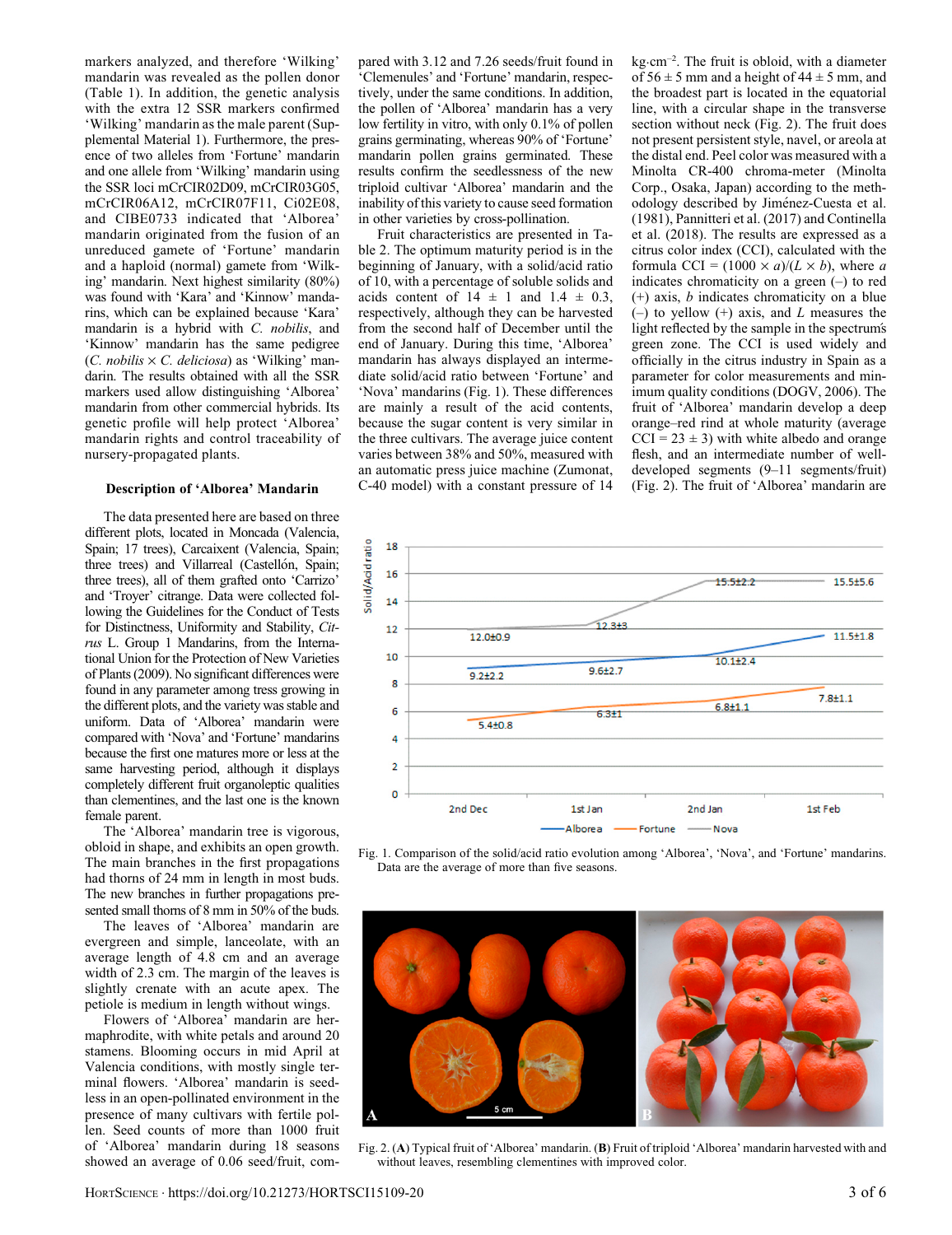easy to peel, like clementines. The flavor of 'Alborea' mandarin fruit is intense as a result of the high solid and acid contents, with an easy-to-eat texture, and a pleasant aroma somehow resembling that of the 'Willow leaf' mandarin, which is a direct parent of 'Wilking' mandarin.

# 'Alborea' Is a Resistant Cultivar to Alternaria alternata Fungus

'Alborea' mandarin is a direct hybrid from 'Fortune' mandarin, which is highly susceptible to A. alternata fungal infection. However, 'Alborea' is an A. alternata-resistant cultivar, as assessed by four different tests. In the first test, the trees of 'Alborea' mandarin and several mandarin cultivars were planted in experimental plots at the IVIA that have a high level of A. alternata inoculum. Under these conditions, and during a 15-year observation period, 'Fortune' and 'Nova' mandarins displayed symptoms in leaves and fruit, with 54% and 11% of the fruit affected by the fungus, and an average of 6.5 and 3 spots/fruit, respectively, whereas no symptoms were ever observed in the leaves or fruit of resistant 'Clemenules' clementine and 'Alborea' mandarin (Fig. 3A).

In the second test, buds from 'Alborea' and 'Fortune' mandarins were grafted onto 'Carrizo' citrange rootstock and cultured in pots along with ungrafted Alemow (C. macrophylla Wester) rootstock as an A. alternata-resistant control. New shoots with small leaves were sprayed with a high concentration of A. alternata spores and were covered with plastic bags to ensure high humidity, following the methodology described by Bassimba et al. (2017). The pots were then placed in a culture chamber at  $25^{\circ}$ C to favor A. alternata infection. After 2 d, leaves of 'Alborea' mandarin and Alemow showed no symptoms of A. alternata, whereas 'Fortune' mandarin leaves were highly affected (Fig. 3B).

In the third text, young leaves (about 50% developed) from 'Alborea', 'Fortune', and 'Clemenules' were collected in spring, sprayed with a high concentration of A. alternata spores, and placed in a culture chamber at  $25$  °C inside petri dishes, as reported previously in Cuenca et al. (2013). After 3 d, leaves of 'Alborea' and 'Clemenules' showed no symptoms of A. alternata, whereas 'Fortune' leaves were highly affected (Fig. 3C).

In the fourth and final test, 'Alborea' mandarin, along with 20 susceptible and 20 resistant cultivars, were analyzed with the SNP08 molecular marker, tightly linked to the A. alternata resistance locus (Cuenca et al., 2016). A. alternata resistance is recessive—meaning, only one susceptibility allele is needed for a cultivar to be susceptible (Cuenca et al., 2013). 'Alborea' mandarin and all resistant cultivars showed homozygosity for the resistance allele, whereas all susceptible cultivars showed at least one susceptibility allele (Fig. 4).

## Availability

Protection of Plant Breeders' Rights of 'Alborea' mandarin has been obtained in the



Fig. 3. (A) Alternaria alternata brown spots in fruit of susceptible cultivars and 'Alborea' mandarin collected from Instituto Valenciano de Investigaciones Agrarias experimental plots with a high level of A. alternata inoculum. (B) Plants of resistant cultivars C. macrophylla and 'Alborea' mandarin, and susceptible 'Fortune' mandarin showing A. alternata symptoms after inoculation with a suspension of fungus conidia. (C) Leaves of resistant cultivars 'Clemenules' clementine and 'Alborea' mandarin, and susceptible 'Fortune' mandarin showing A. alternata symptoms after inoculation with a suspension of fungus conidia.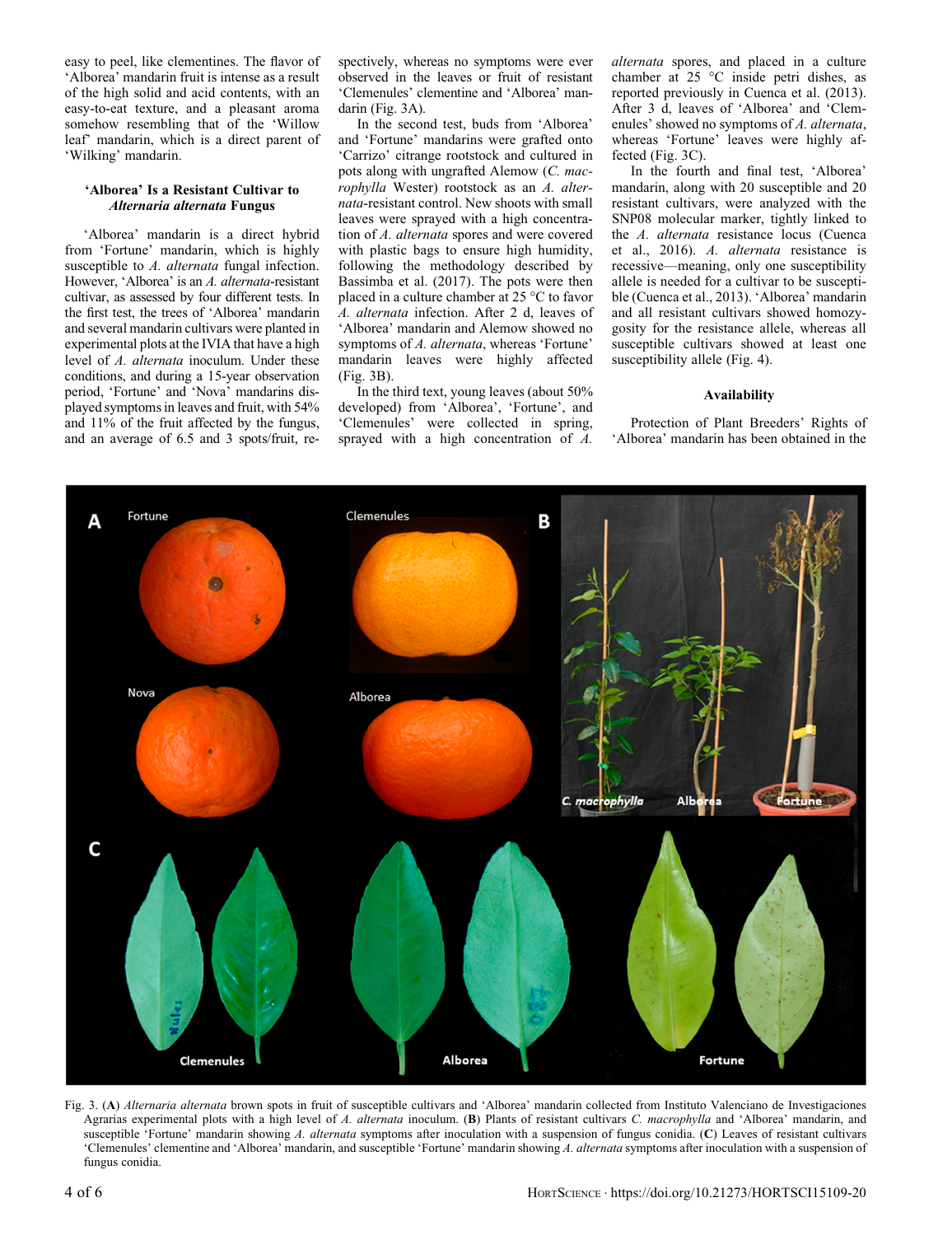

Fig. 4. SNP8 genotyping results for 'Alborea' mandarin, its parents, and other A. alternata-resistant and -susceptible genotypes selected for this study. Resistant cultivars are represented by red dots (TT); heterozygous (GT) and homozygous (GG) susceptible cultivars are represented by green and blue dots respectively. The black dot corresponds to water used as negative control. Resistant cultivars: 'Alborea' and 'Wilking' mandarins. Susceptible cultivar in heterozygosis: 'Fortune' mandarin. Susceptible cultivars in homozygosity: 'Dancy' mandarin (C. reticulata) and 'Minneola' tangelo (C. reticulata  $\times$  C. paradisi). Single nucleotide polymorphism genotyping was performed by Kbioscience services, using the KASPar technique. A detailed explanation of specific conditions and reactives can be found in Cuppen (2007).

European Union until 2049 (Community Plant Variety Office Decision no. EU53392). Commercial release is expected to be licensed under royalty agreements through an external organization at moderate prices, with the objective that small growers can access this new cultivar. Pathogen-free bud source plants of 'Alborea' mandarin have been obtained by shoot-tip grafting in vitro according to the methodology described by Navarro et al. (1975).

## Final Remarks

'Alborea' mandarin is a triploid hybrid recovered from the fusion of an unreduced female gamete of 'Fortune' mandarin and a haploid pollen gamete from 'Wilking' mandarin. Fruit reach optimum maturation in January with a deep orange color and pleasant aroma, and are very easy to peel, like clementines. In addition, 'Alborea' fruit are resistant to Alternaria alternata fungus. The fruit of 'Alborea' mandarin are seedless and have high and well-balanced sugar and acid contents. Altogether, 'Alborea' mandarin is a very interesting strategy to keep marketing late 'Clementine-like' high-quality fruit when there are no other clementine fruit with adequate organoleptic qualities.

### Literature Cited

- Aleza, P., J. Cuenca, J. Juárez, L. Navarro, and P. Ollitrault. 2016. Inheritance in doubled-diploid clementine and comparative study with SDR unreduced gametes of diploid clementine. Plant Cell Rep 35:1573–1586.
- Aleza, P., J. Cuenca, J. Juárez, J.A. Pina, and L. Navarro. 2010a. 'Garbi' mandarin: A new late-

maturing triploid hybrid. HortScience 45:139– 141.

- Aleza, P., J. Juarez, J. Cuenca, P. Ollitrault, and L. Navarro. 2010b. Recovery of citrus triploid hybrids by embryo rescue and flow cytometry from  $2x \times 2x$  sexual hybridisation and its application to extensive breeding programs. Plant Cell Rep. 29(9):1023–1034.
- Aleza, P., J. Juarez, J. Cuenca, P. Ollitrault, and L. Navarro. 2012. Extensive citrus triploid hybrid production by  $2x \times 4x$  sexual hybridizations and parent-effect on the length of the juvenile phase. Plant Cell Rep. 31(9): 1723–1735.
- Bassimba, D.D.M., J.L. Mira, and A. Vicent. 2017. Evaluation of models for Alternaria brown spot of mandarin under Mediterranean conditions by partial receiver operating characteristic curve analysis. Phytopathology 107:721–731.
- Cameron, J.W. and H.B. Frost. 1968. Genetics, breeding and nucellar embryony, p. 325–370. In: W. Reuther, L.D. Batcherlor, and H.J. Webber (eds.). The citrus industry, vol II. University of California Press, Berkeley, CA.
- Continella, A., C. Pannitteri, S. La Malfa, P. Legua, G. Distefano, E. Nicolosi, and A. Gentile. 2018. Influence of different rootstocks on yield precocity and fruit quality of 'Tarocco Scire' pigmented sweet orange. Scientia Hort. 230:62–67.
- Cuenca, J., P. Aleza, A. Garcia-Lor, P. Ollitrault, and L. Navarro. 2016. Fine mapping for identification of citrus Alternaria brown spot candidate resistance genes and development of new SNP markers for marker-assisted selection. Front. Plant Sci. 7:1948.
- Cuenca, J., P. Aleza, J. Juarez, A. García-Lor, Y. Froelicher, L. Navarro, and P. Ollitrault. 2015. Maximum-likelihood method identifies meiotic restitution mechanism from heterozygosity transmission of centromeric loci: Application in citrus. Sci. Rep. 5:9897.
- Cuenca, J., P. Aleza, J. Juarez, J.A. Pina, and L. Navarro. 2010. 'Safor' mandarin: A new citrus midlate triploid hybrid. HortScience 45:977– 980.
- Cuenca, J., P. Aleza, A. Vicent, D. Brunel, P. Ollitrault, and L. Navarro. 2013. Genetically based location from triploid populations and gene ontology of a 3.3-Mb genome region linked to Alternaria brown spot resistance in citrus reveal clusters of resistance genes. PLoS One 8:e76755.
- Cuenca, J., Y. Froelicher, P. Aleza, J. Juarez, L. Navarro, and P. Ollitrault. 2011. Multilocus half-tetrad analysis and centromere mapping in citrus: Evidence of SDR mechanism for 2n megagametophyte production and partial chiasma interference in mandarin cv Fortune. Heredity 107:462–470.
- Cuppen, E. 2007. Genotyping by allele-specific amplification (KASPar). Cold Spring Harb. Protoc. 2007:172–173.
- DOGV. 2006. Diari Oficial de la Comunitat Valenciana, no. 5346, 30321–30328. [<http://www.dogv.](http://www.dogv.gva.es/datos/2006/09/14/pdf/2006_10409.pdf) [gva.es/datos/2006/09/14/pdf/2006\\_10409.pdf](http://www.dogv.gva.es/datos/2006/09/14/pdf/2006_10409.pdf)>.
- Esen, A. and R.K. Soost. 1971. Unexpected triploids in Citrus: Their origin, identification, and possible use. J. Hered. 62(6):329–333.
- Esen, A. and R.K. Soost. 1973. Precocious development and germination of spontaneous triploid seeds in Citrus. J. Hered. 64(3):147–154.
- Food and Agriculture Organization. 2018. 15 Mar. 2019. [<http://www.fao.org/faostat/en/#data/](http://www.fao.org/faostat/en/#data/QC)  $OC >$
- Froelicher, Y., D. Dambier, J.B. Bassene, G. Costantino, S. Lotfy, C. Didout, V. Beaumont, P. Brottier, A.M. Risterucci, F. Luro, and P. Ollitrault. 2008. Characterization of microsatellite markers in mandarin orange (Citrus reticulata Blanco). Mol. Ecol. Resources 8(1):119–122.
- Geraci, G., A. Esen, and R.K. Soost. 1975. Triploid progenies from  $2x \times 2x$  crosses of Citrus cultivars. J. Hered. 66:177–178.
- Grosser, W.J., J.A. Hyum, M. Calovic, H.L. Dong, C. Chen, M. Vasconcellos, and F.G. Gmitter, Jr. 2010. Production of new allotetraploid and autotetraploid citrus breeding parents: Focus on zipperskin mandarins. HortScience 45:1160– 1163.
- Jiménez-Cuesta, M., J. Cuquerella, and J.M. Martínez Jávega. 1981. Determination of a color index for citrus fruit degreening. Proceedings of 4th International Citrus Congress. International Society of Citriculture, Tokyo, Japan. 2:750–752.
- Kamiri, M., M. Stift, I. Srairi, G. Costantino, A. El Moussadik, A. Hmyene, F. Bakry, P. Ollitrault, and Y. Froelicher. 2011. Evidence for nondisomic inheritance in a Citrus interspecific tetraploid somatic hybrid between C. reticulata and C. limon using SSR markers and cytogenetic analysis. Plant Cell Rep. 30(8):1415–1425.
- Kijas, J.M.H., M.R. Thomas, J.C.S. Fowler, and M.L. Roose. 1997. Integration of trinucleotide microsatellites into a linkage map of Citrus. Theor. Appl. Genet. 94(5):701–706.
- Luro, F., F. Maddy, C. Jacquemond, Y. Froelicher, R. Morillon, D. Rist, and P. Ollitrault. 2004. Identification and evaluation of diplogyny in clementine (Citrus clementina) for use in breeding. Acta Hort. 663:841–847.
- Murashige, T. and F. Skoog. 1962. A revised medium for rapid growth and bioassays with tobacco tissue cultures. Physiol. Plant. 15(3): 473–497.
- Navarro, L., P. Aleza, J. Cuenca, J. Juarez, J.A. Pina, C. Ortega, A. Navarro, and V. Ortega.